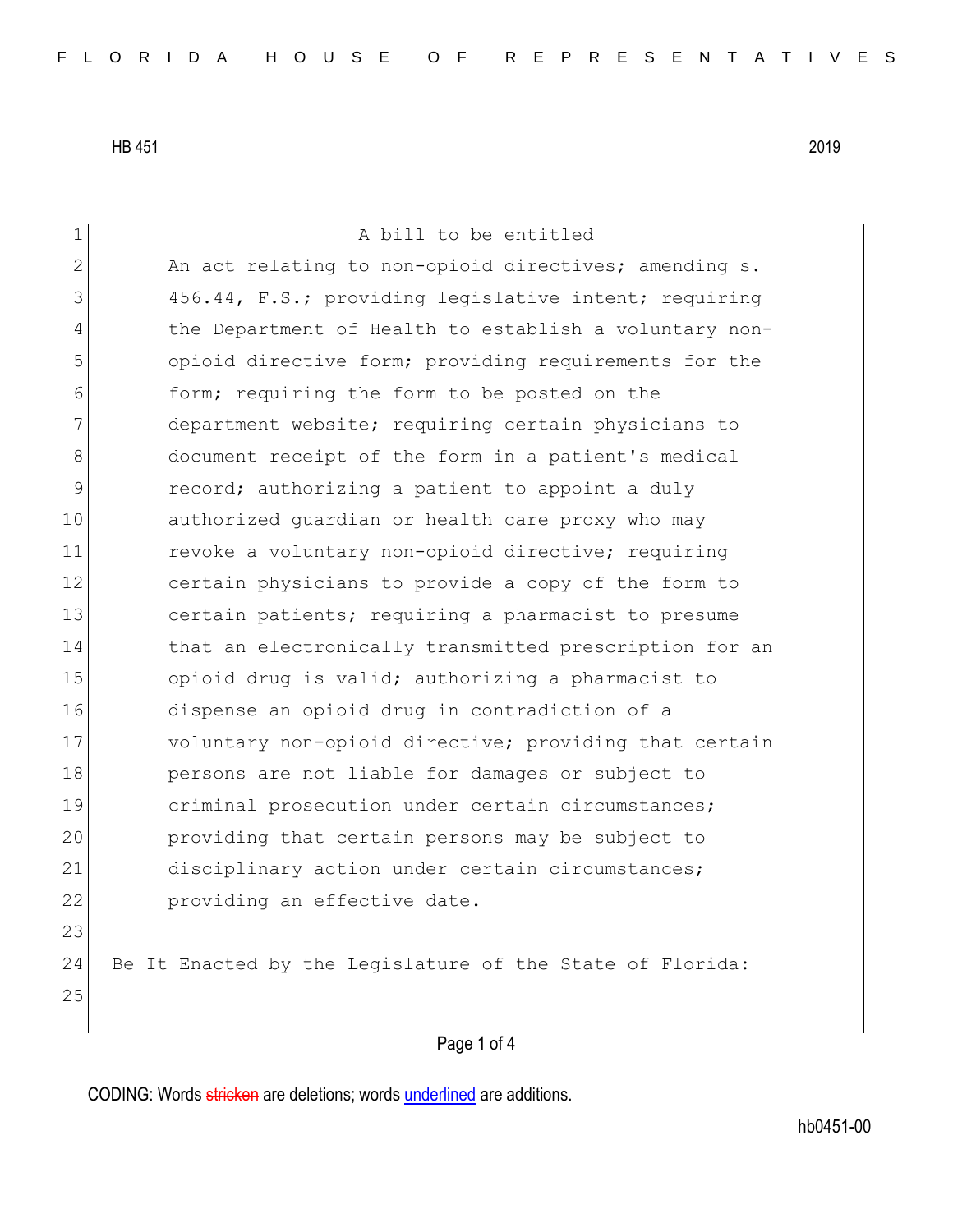26 Section 1. Subsection (7) is added to section 456.44, 27 Florida Statutes, to read: 28 456.44 Controlled substance prescribing.-29 (7) VOLUNTARY NON-OPIOID DIRECTIVE FORM.-30 (a) The Legislature finds that every competent adult has 31 the fundamental right of self-determination regarding decisions 32 pertaining to his or her own health, including the right to 33 refuse an opioid drug listed as a Schedule II controlled 34 substance in s. 893.03 or 21 U.S.C. s. 812. 35 (b) The department shall establish a voluntary non-opioid 36 directive form. The form shall inform registrants that a patient 37 may not be prescribed, ordered, or administered an opioid drug. 38 The form shall be posted on the department website. A patient 39 may execute and file the form with a registrant. A registrant 40 shall document receipt of the form in a patient's medical 41 record. 42 (c) A patient may appoint and list on the voluntary non-43 opioid directive form a duly authorized guardian or health care 44 proxy who may revoke the directive by written or verbal means at 45 any time and for any reason. A person acting in good faith as a 46 duly authorized guardian or health care proxy is not liable for 47 damages in a civil action or subject to criminal prosecution for 48 revoking a voluntary non-opioid directive. 49 (d) A registrant who prescribes, orders, or administers an 50 opioid drug for the treatment of acute pain or chronic

## Page 2 of 4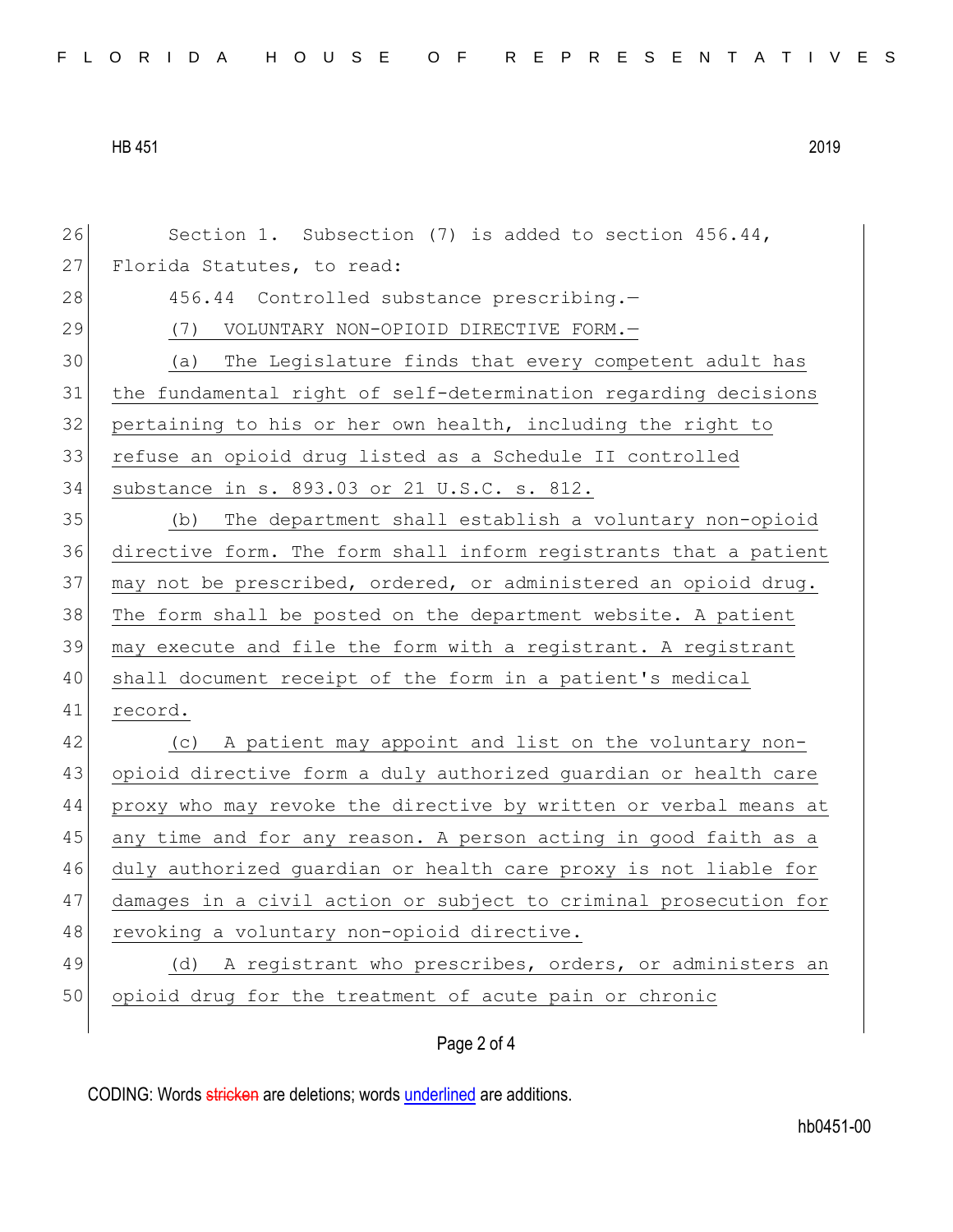| 51 | nonmalignant pain must provide a copy of the voluntary non-      |
|----|------------------------------------------------------------------|
| 52 | opioid directive form to any patient to whom an opioid drug may  |
| 53 | be prescribed, ordered, or administered in the course of         |
| 54 | treatment before prescribing, ordering, or administering the     |
| 55 | opioid drug.                                                     |
| 56 | (e) For purposes of this subsection, a pharmacist shall          |
| 57 | presume that an electronically transmitted prescription for an   |
| 58 | opioid drug is valid and is authorized to dispense an opioid     |
| 59 | drug in contradiction of a voluntary non-opioid directive. A     |
| 60 | pharmacist who exercises reasonable care is not liable for       |
| 61 | damages in a civil action, subject to criminal prosecution, or   |
| 62 | deemed to have violated the standard of care for dispensing an   |
| 63 | opioid drug in contradiction of a voluntary non-opioid           |
| 64 | directive.                                                       |
| 65 | (f) A registrant who exercises reasonable care is not            |
| 66 | liable for damages in a civil action, subject to criminal        |
| 67 | prosecution, or deemed to have violated the standard of care for |
| 68 | refusing to prescribe, order, or administer an opioid drug       |
| 69 | pursuant to a voluntary non-opioid directive. However, a         |
| 70 | registrant who fails to comply with a patient's voluntary non-   |
| 71 | opioid directive or the revocation thereof may be subject to     |
| 72 | disciplinary action pursuant to s. 456.072.                      |
| 73 | A registrant employed by a hospital emergency<br>(g)             |
| 74 | department, acting either as the patient's physician or as the   |
| 75 | emergency medical services director, who exercises reasonable    |
|    | Page 3 of 4                                                      |